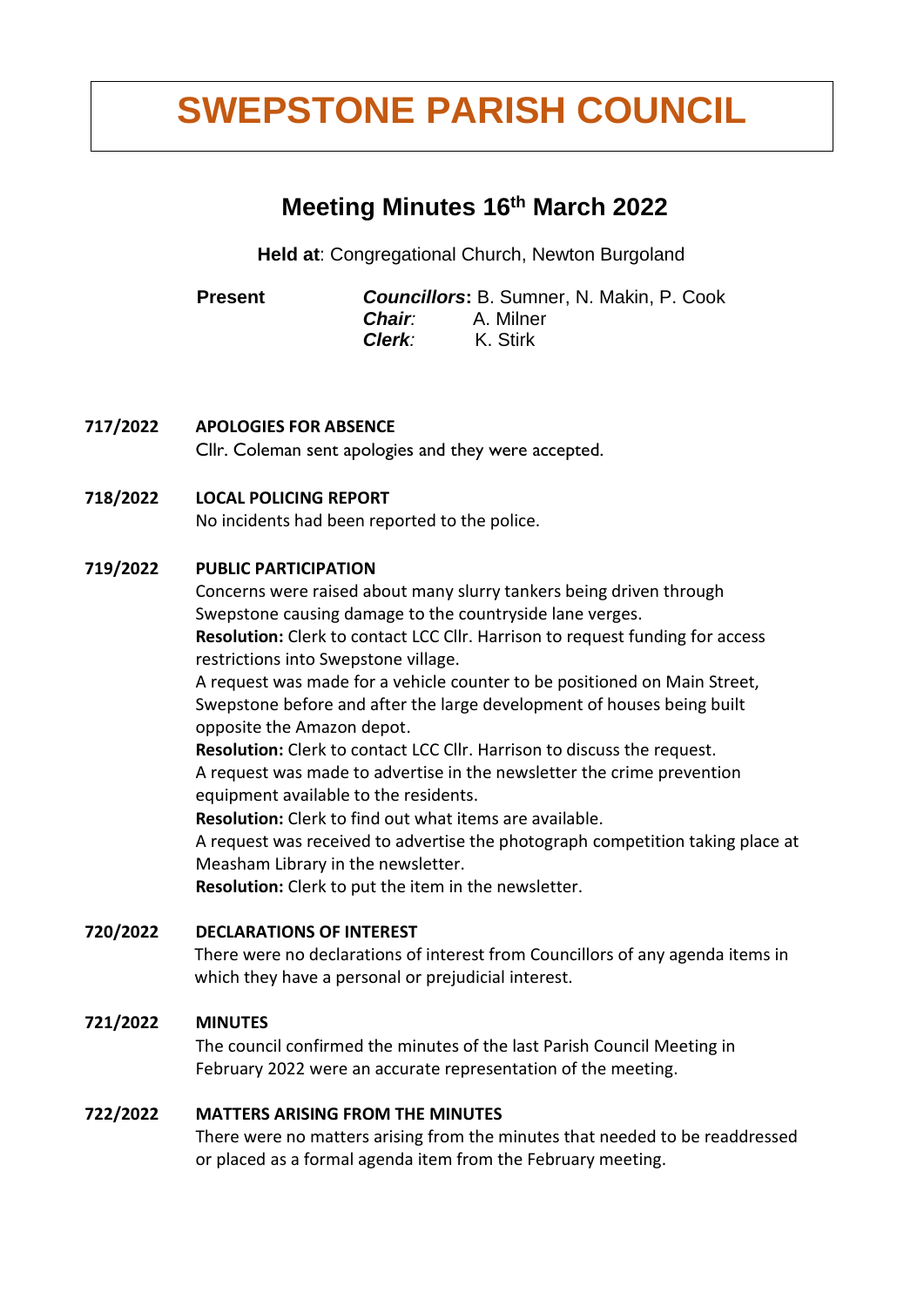# **723/2022 MONTHLY PROGRESS REPORT**

- Advice was received from NWLDC about the use of the proposed adopted green space on Nethercote, Newton Burgoland. **Resolution**: Clerk to contact David Wilson Homes to start the process of adoption.
- The Parish Council approved the purchase of 2 x long litter pickers. **Resolution:** Clerk to order the items.
- Complaint about the lack of street lighting in Church Street, Swepstone. Clerk reported due to L.C.C budget restrictions, it would not add further lighting but maintain existing lighting. Letter written to LCC Trevor Humphrey reporting the issues in detail. **Resolution:** No reply received, clerk to chase monthly.
- Clerk reported that 11 School Lane, Newton Burgoland was due to be auctioned on 5<sup>th</sup> April, as informed by NWLDC. **Resolution:** No further action required at this time.
- Parish Council had requested more visits by the Rural Coffee Connect Van.

**Resolution:** Clerk informed the meeting the connect van might have dates available later in the year. Await to hear from RCC.

• Clerk waiting for response from NWL Police about the use of a handheld speed gun.

**Resolution:** Clerk to chase a reply, copying in Cllr. Harrison.

# **724/2022 ACCOUNTS FOR PAYMENT**

Schedule of Payments were agreed for on-line payment.

- Newsletter
- Clerk's Expenses
- LRALC Clerk Part 2 Training
- Cllr. Coleman hanging baskets' chains

Councillors heard the current balance and agreed payment of invoices.

#### **725/2022 PLANNING MATTERS**

22/00288/OUT Red Acres Farm, Newton Road, Newton Burgoland – erection of one dwelling & garage (outline – access for approval) & retention of temporary mobile home

**Resolution:** Letter of objections to be sent to NWLDC.

22/00345/ADC land between Swepstone Road & Bosworth Road, Swepstone – installation of 1 non-illuminated totem sign **Resolution:** No objections.

#### **726/2022 CORRESPONDENCE**

Clerk informed the meeting the ROSPA playground inspections would take place in May.